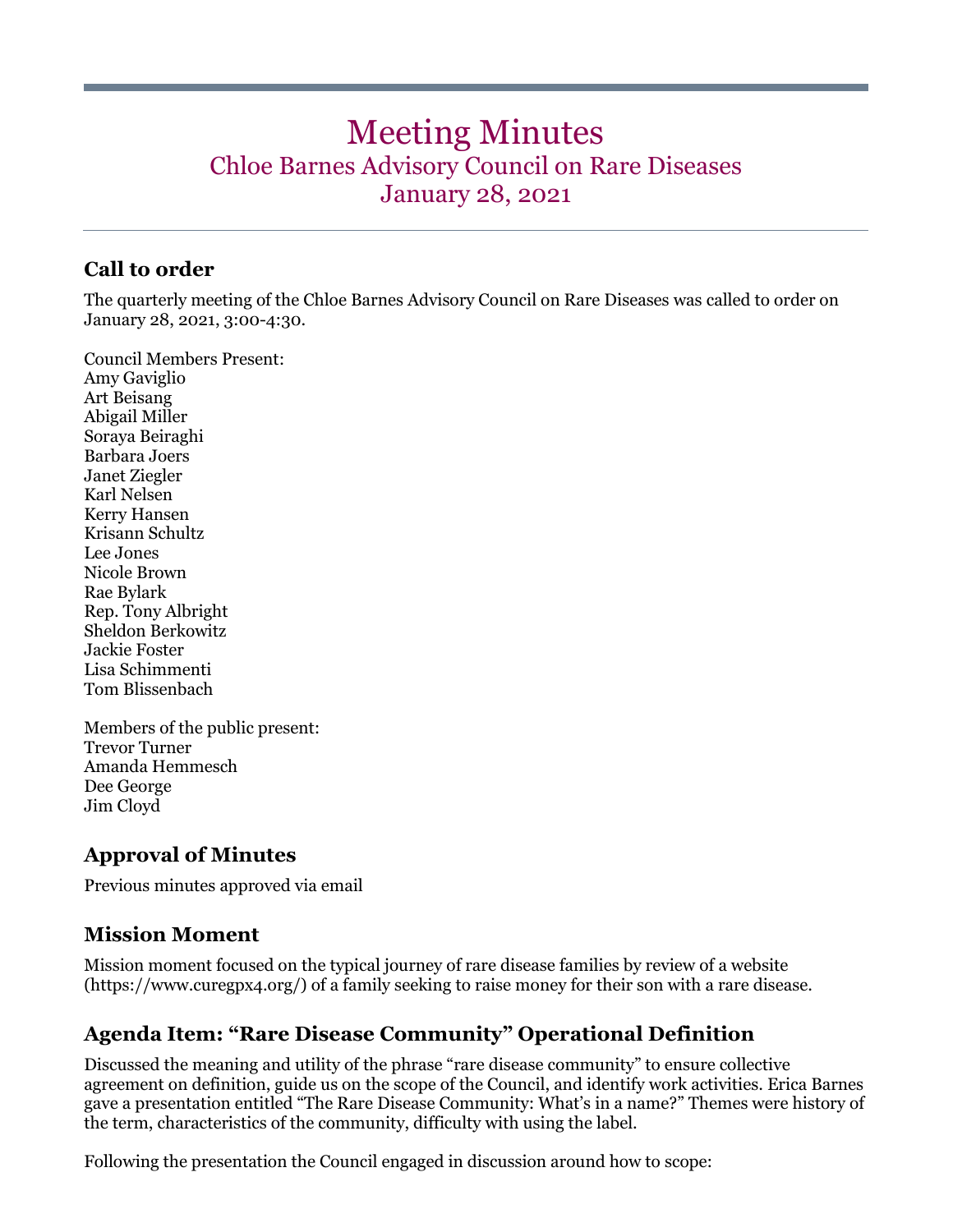- Raised the issue of genetic mutations vs a rare disease diagnosis, diseases without medical consensus, very small patient populations.
- Setting up a framework for addressing rare diseases and identifying what is common across diseases.
- How do we identify areas of care that the rare population needs.
- Dr. Schimmenti- biggest barrier for rare disease community is getting to diagnosis. Access is very limited (referrals from primary care provider, parents' socioeconomic status, language). Real problem for populations of color.
- Dr. Miller- growth of telehealth is a positive. Barriers across state lines is a barrier that should be addressed. Must ensure that telehealth is reimbursed adequately. Focus should be on common barriers across communities.
- Stay focused on the mandate of the statute.
- Dr. Beisang mentioned the 3 buckets: diagnosis, care management, treatments. What do we consider rare diseases?
- Is there a difference between disorder/disease/condition? The terms are often used interchangeably and each term is reacted to differently by different communities. One not considered better than the other.
- Trevor Turner raised the issue of the importance of a clear definition so that when the state is doing analysis on the community the information is accurate.
- Kerry Hansen raised the issue of umbrella groupings of rare diseases. Mutations are not necessarily considered a separate disease. Genome sequencing has made categorization of rare diseases difficult.
- Erica Barnes-stay focused on the frameworks/population health lens. Can we help guide rare patient populations to maturity?

Next step for determining the definition and scope- executive subcommittee will address in next meeting (2-10-21)

# **Agenda Item: Work Groups Updates**

**Barriers to Care** provided updates on patient survey. 180 (148 from Minnesota) participants, balance of adults and children, 120 different rare diseases. Need to increase people of color. Discussion around increasing participation around people of color (better outreach, translation of survey to other languages). Problems of access to survey likely will reflect the problems of access in future initiatives. May be able to fund translation of survey. Barriers work group will discuss at the next meeting or executive subcommittee. Patient survey results can be available to work groups no later than May. Provider survey will launch March 1st.

**Executive subcommittee** to provide clarity on the process of communication with the University of Minnesota around Council activities.

**Coordination of Care** is expanding the clinician contact registry. Acceleration of Research group is engaging with Sanford to host meetings and collaborate.

**Cost work group** to host presentation from Global Genes to learn about the results of their nationwide cost burden survey and discuss any implications for Minnesota.